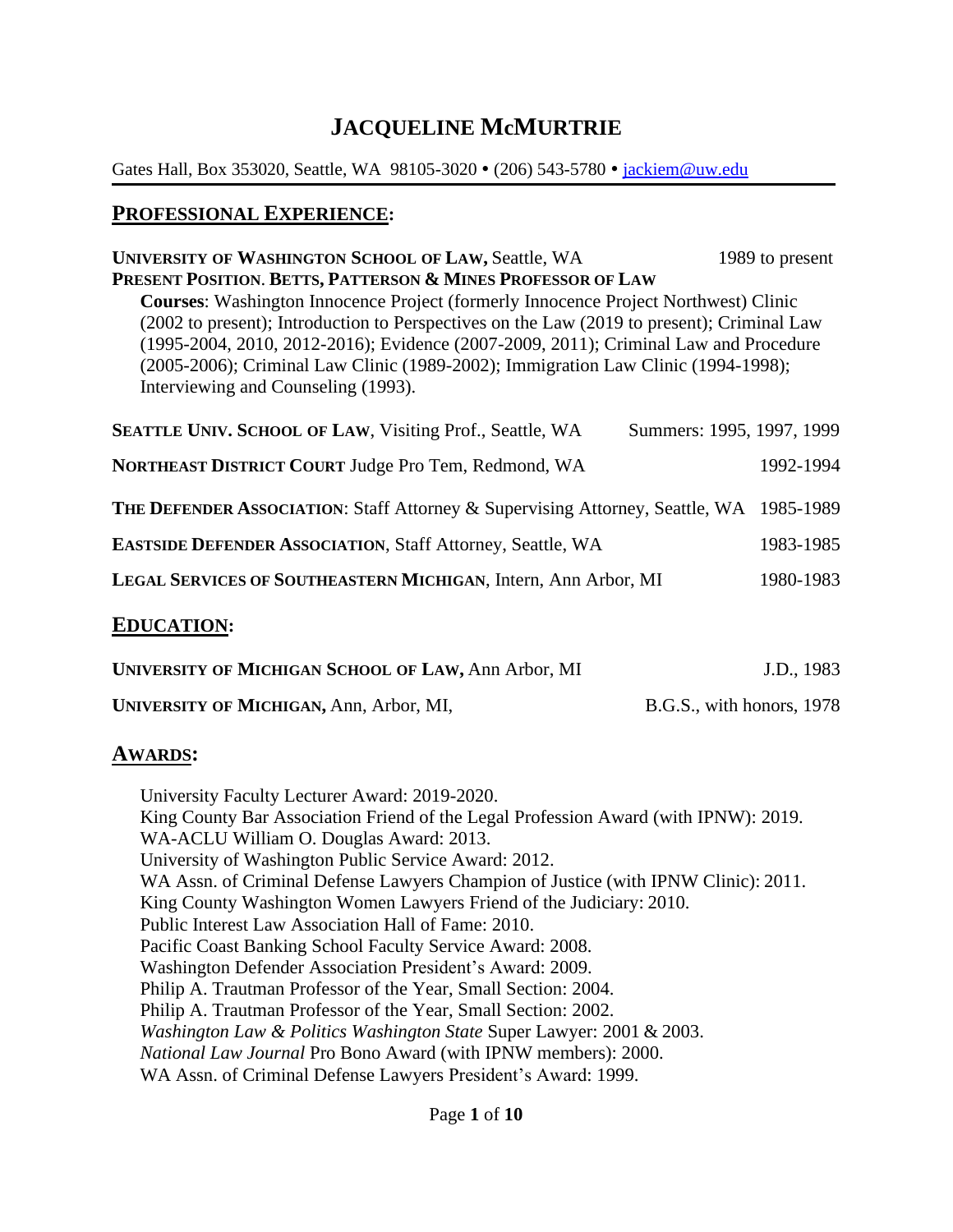#### **PUBLICATIONS**:

Book Chapter, *[A Tale of Two Innocence Clinics: Client Representation and Legislative](https://papers.ssrn.com/sol3/papers.cfm?abstract_id=3171228)  [Advocacy,](https://papers.ssrn.com/sol3/papers.cfm?abstract_id=3171228) in* WRONGFUL CONVICTION AND THE DNA REVOLUTION: TWENTY-FIVE YEARS OF FREEING THE INNOCENT (Daniel S. Medwed ed., Cambridge University Press 2017).

*[Strange Bedfellows: Can Insurance Defense](https://papers.ssrn.com/sol3/papers.cfm?abstract_id=3152707) Play a Role in Advancing* Gideon's *Promise?*, HOFSTRA L. REV. Winter 2016 391 (2016).

*[The Unindicted Co-Ejaculator and Necrophilia: Addressing Prosecutors' Logic-Defying](http://scholarlycommons.law.northwestern.edu/jclc/vol105/iss4/4/)  [Responses to Exculpatory DNA Results](http://scholarlycommons.law.northwestern.edu/jclc/vol105/iss4/4/)*, 105 J. CRIM. L. & CRIMINOLOGY 853 (2015).

Book Chapter, *[The Innocence Network: From Beginning to Branding](https://papers.ssrn.com/sol3/papers.cfm?abstract_id=3152701) in* CONTROVERSIES IN INNOCENCE CASES IN AMERICA (Sarah Lucy Cooper ed., Ashgate 2014).

*[Introduction](http://ssrn.com/abstract=2405094)* [Third Annual Public Defense Conf.], 11 SEATTLE J. FOR SOC. JUST. 853 (2013).

[Book Review,](https://papers.ssrn.com/sol3/papers.cfm?abstract_id=2424109) 48 CRIM. L. BULL. 1111-14 (2012) (reviewing James R. Acker & Allison D. Redlich, WRONGFUL CONVICTION: LAW, SCIENCE AND POLICY (2011)).

*[The Criminal Justice System's Disparate Treatment of Individuals with FASD in Cases Involving](https://papers.ssrn.com/sol3/papers.cfm?abstract_id=2424310)  [Sexual Activity](https://papers.ssrn.com/sol3/papers.cfm?abstract_id=2424310)*, 39 J. PSYCHIATRY & L. 159 (2011).

*[Swirls and Whorls: Litigating Post-Conviction Claims of Fingerprint Misidentification after the](http://ssrn.com/abstract=2405096)  [NAS Report,](http://ssrn.com/abstract=2405096)* 2010 UTAH L. REV. 267 (2010).

*[The Use and Misuse of High-Tech Evidence by Prosecutors: Ethical and Evidentiary Issues](http://ssrn.com/abstract=2411583)*, (coauthor with Robert Aronson), 76 FORDHAM L. REV. 1453 (2007).

*[Unconscionable Contracting for Indigent Defense: Using Contract Theory to Invalidate Conflict](https://papers.ssrn.com/sol3/papers.cfm?abstract_id=2423535)  [of Interest Clauses in Fixed-Fee Contracts,](https://papers.ssrn.com/sol3/papers.cfm?abstract_id=2423535)* 39 U. MICH. J.L. REFORM 773 (2006).

Book Chapter: *[Incorporating Elizabeth Loftus' Research on Memory into Reforms to Protect the](https://papers.ssrn.com/sol3/papers.cfm?abstract_id=2424097)  [Innocent,](https://papers.ssrn.com/sol3/papers.cfm?abstract_id=2424097)* IN DO JUSTICE AND LET THE SKY FALL: ELIZABETH LOFTUS AND HER CONTRIBUTIONS TO SCIENCE, LAW, AND ACADEMIC FREEDOM (Maryanne Garry & Harlene Hayne eds. Lawrence Erlbaum Associates 2006).

*[The Role of the Social Sciences in Preventing Wrongful Convictions](https://papers.ssrn.com/sol3/papers.cfm?abstract_id=2424035)*, 42 AM. CRIM. L. REV. 1271 (2005).

Book Review: 350 NEW ENG. J. MED. 313 (2004) (reviewing HENRY C. LEE & FRANK TRINADY, BLOOD EVIDENCE: HOW DNA IS REVOLUTIONIZING THE WAY WE SOLVE CRIMES (2003)).

*Justice – A Cautionary Tale – The Wenatchee Cases,* 4 NEW ZEALAND BUTTERWORTHS FAM. L. J. 15 (2002).

*Righting Wrongs,* (co-author with Fred Leatherman), WA CRIM. DEF., Nov. 1997, at 17.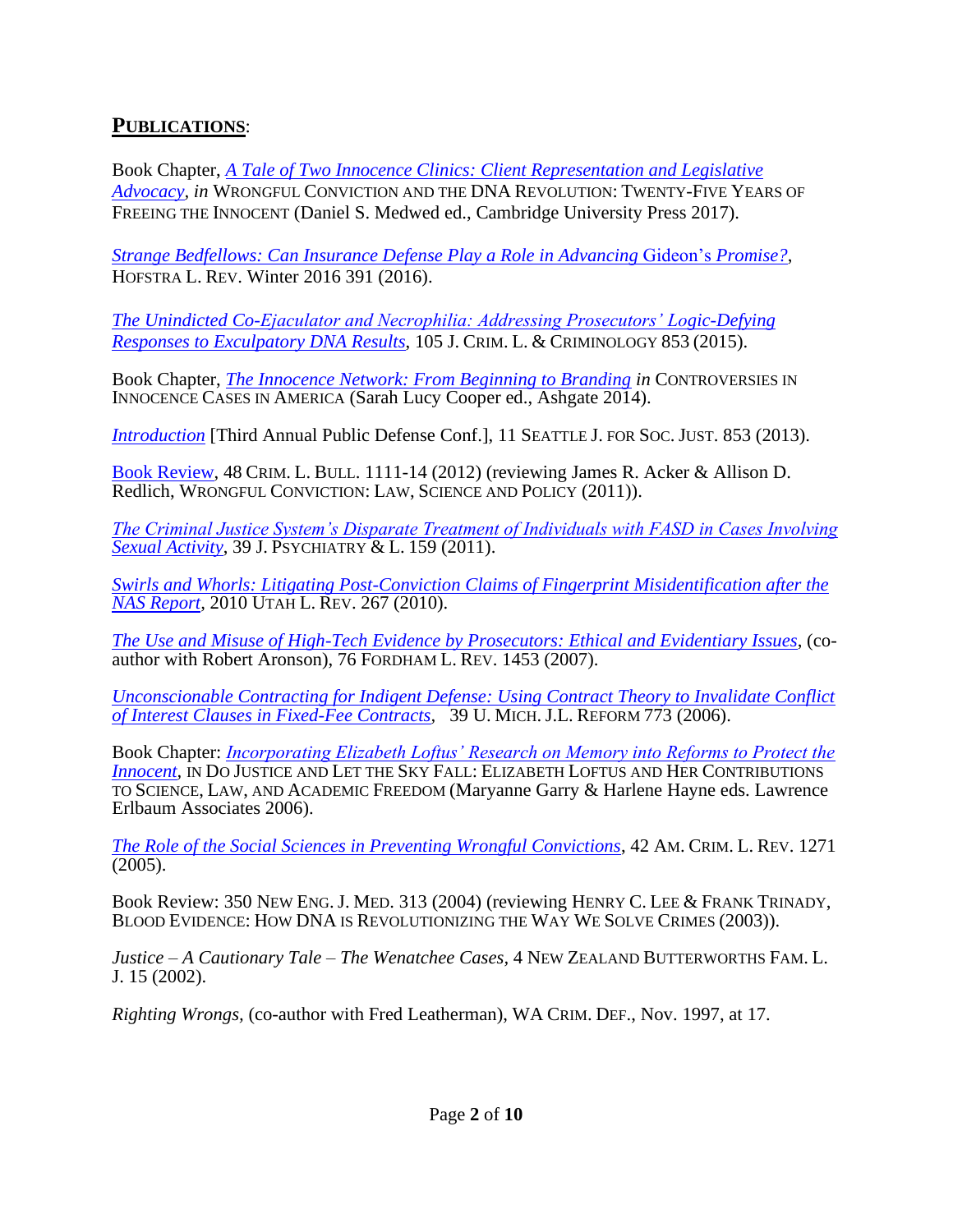### **FUNDED RESEARCH GRANTS**

Co-Principal Investigator, NIJ Postconviction DNA Testing Assistance Program: \$423,714  $(01/2019 - 12/2020)$ .

Principal Investigator, Provost Office's Bridge Funding: \$50,000 (12/2015 – 12/2016).

Co-Principal Investigator, NIJ Postconviction DNA Testing Assistance Program: \$399,018  $(10/2013 - 09/2015).$ 

Principal Investigator, BJA Wrongful Conviction Review: \$247,592 (10/2013 – 09/2015).

Principal Investigator, Provost Office's Bridge Funding: \$32,933.80 (09/2011 – 09/2012).

Co-Principal Investigator, NIJ Postconviction DNA Testing Assistance Program: \$324,667  $(11/2011 - 05/2013).$ 

Principal Investigator, BJA Wrongful Conviction Review: \$208,052 (09/2011–09/2013).

Co-Principal Investigator, NIJ Postconviction DNA Testing Assistance Program: \$40,040  $(10/2008 - 10/2009)$ .

### **LAW PRESENTATIONS & SPEECHES:**

Panelist: *The Pursuit of Justice: Law, Leadership, and the Role of the Civil Rights Activist*, THE CENTER FOR CIVIL AND HUMAN RIGHTS, GONZAGA UNIVERSITY SCHOOL OF LAW (Spokane, WA: Sep. 2018).

Panelist: *2018 Law Review Symposium: The Future of Forensic Science Reform*, GEORGIA STATE UNIVERSITY LAW SCHOOL (Atlanta, GA: April 2018).

Keynote: *The 14th Amendment – Transforming American Democracy,* 2017 KITSAP LAW DAY CEREMONY (Port Orchard, WA: May 2017).

Panelist: *Wrongful Conviction*, 2016 SUPERIOR COURT JUDGES' SPRING PROGRAM (Skamania, WA: April 2016).

Panelist: *Factual Innocence and Finality*, AMERICAN ACADEMY OF APPELLATE LAWYERS SPRING MEETING (Seattle, WA: April 2016).

Panelist: *Innocence Scholarship*, INNOCENCE NETWORK CONF. (San Antonio, TX: April 2016).

Innocence *Project Northwest,* BENTON & FRANKLIN COUNTIES OFFICE OF PUBLIC DEFENSE TRAINING FALL 2015 CLE SEMINAR (Kennewick, WA: Oct. 2015).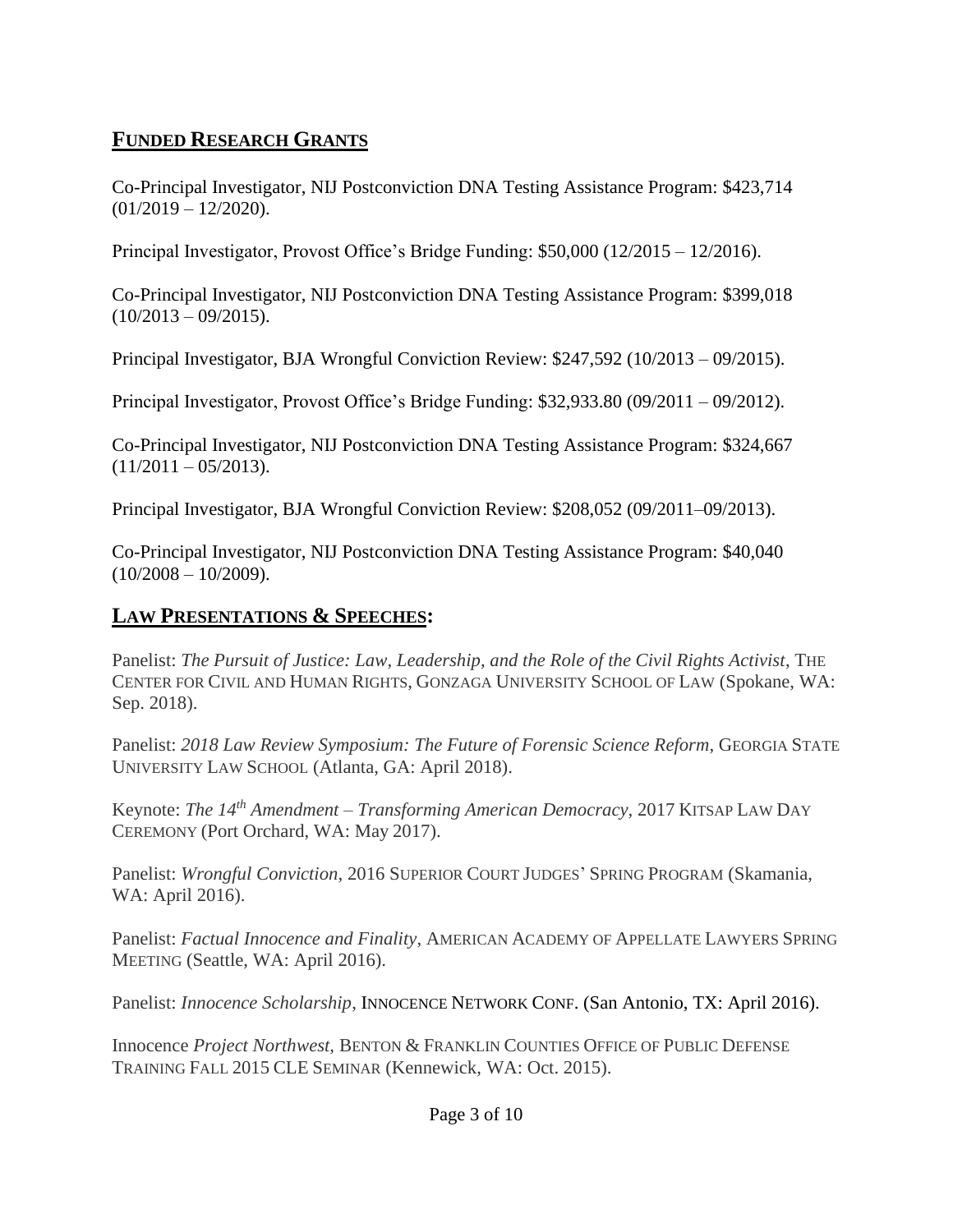Panel Moderator: *What Have We Learned from a Quarter Century of DNA Exonerations?*  Wrongful Convictions and the DNA Revolution: 25 Years of Freeing the Innocent, (Northeastern School of Law, Boston, MA: Sept. 2015).

*Preparing a State PRP: Investigation and Issue Determination*, AFTER THE APPEAL: PERSONAL RESTRAINT PETITIONS AND FEDERAL HABEAS CORPUS RELIEF (Seattle, WA: Feb. 2015).

Panelist: *Innocence Network Amicus Brief Impact*, INNOCENCE NETWORK CONF. (Portland, OR: April 2014).

Panelist: *Innocence Network Amicus Brief Impact*, INNOCENCE NETWORK CONF. (Portland, OR: April 2014).

Panelist: *Using Formal Discovery to Develop Evidence of Innocence in Habeas Cases* & *Teaching the Law in a Clinic Environment*, INNOCENCE NETWORK CONF. (Charlotte, NC: April 2013).

Panelist: *Innocence Work in the Clinical Setting*, INNOCENCE NETWORK CONF. (Kansas City, MO: March 2012).

Panelist: *Standards and Implementation of the New Rule*, 2ND ANNUAL CONF. ON PUBLIC DEFENSE (Seattle University School of Law, Seattle, WA: March 2012).

Keynote: *Eyewitness Evidence & True Innocence*, OCDLA CONF. (Portland, OR: Dec. 2011).

Panelist: *The Impact of the New Supreme Court Rule on Defender Standards Certification*, WSBA 18TH ANNUAL CRIMINAL JUSTICE INST. (Seattle, WA: Sept. 2011).

*Innocence Project Northwest*, WACDL ANNUAL CONF. (Chelan, WA: June 2011).

Panelist: *Pro Bono Representation in Criminal Conviction Cases*, UNAM-UW LAW SYMPOSIUM ON PRO BONO LEGAL SERVICES (UW Law, Seattle, WA: May 2011).

Panelist: *The Wrath of Math: Using the NAS Report to Challenge Imprint Evidence*, WACDL ANNUAL DEFENDER CONF. (Winthrop, WA: April 2011).

Panelist: *New Washington Supreme Court Rule on Compliance with Standards — How Will it Affect Your Practice and Help Your Clients*?, DEFENDER INITIATIVE CONF. (Seattle University School of Law, Seattle, WA: Feb. 2011).

Moderator: *Exoneree Panel Discussion*, JUSTICE FOR WASHINGTON'S WRONGLY CONVICTED? (UW Law, Seattle, WA: Oct. 2010).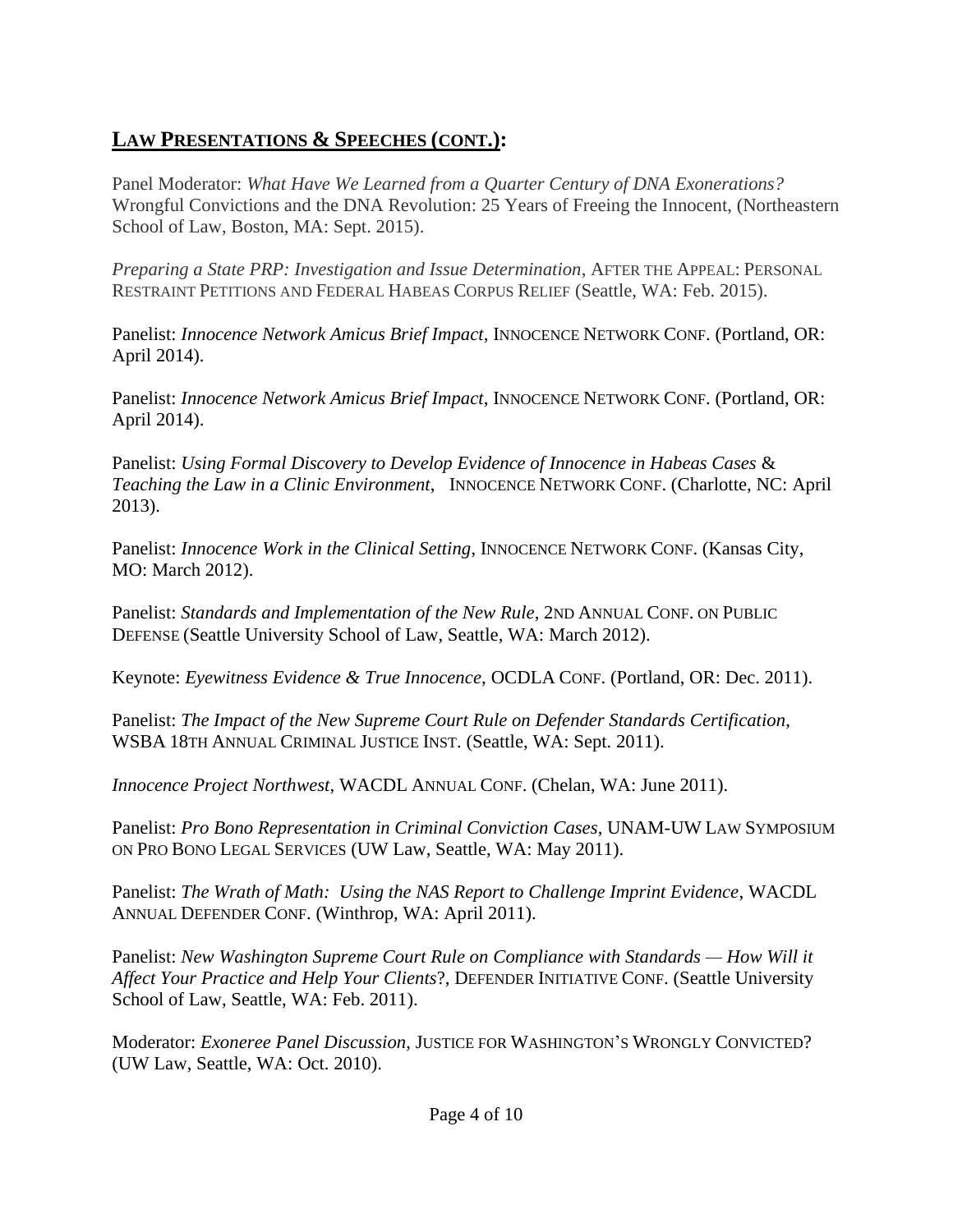Panelist: *Fingerprints and Toolmark Evidence*, CHALLENGING BAD SCIENCE: PUTTING THE NAS REPORT TO WORK, WACDL (Seattle, WA: Oct. 2010).

Panelist: *How Public Defenders Should Meet Their Ethical Obligations in a Time of Budget Crisis*, WSBA 17TH ANNUAL CRIMINAL JUSTICE INST. (Seattle, WA: Sept. 2010).

Panelist: *Prosecutors and Their Disclosure Duties: A Regulatory Conundrum*, ABA NAT'L CONF. ON PROF'L RESPONSIBILITY (Seattle, WA: June 2010).

Panelist: *The Racial Geography of the Federal Death Penalty*, WA LAW REVIEW (UW Law, Seattle, WA: May 2010).

Panelist: *Innocence Jurisprudence*, INNOCENCE NETWORK CONF. (Atlanta, GA: April 2010).

Panelist: *Understanding Innocence*, WDA THREE STRIKES FORUM (Seattle University School of Law, Seattle, WA: Jan.2010).

Panelist: *Prosecutorial Ethics and Claims of Innocence*, PROFESSIONALISM IN PRACTICE, ETHICS IN ACTION (UW Law, Seattle, WA: Jan. 2010).

Panelist: *Goals, Approaches, and Orthodoxy of Supervision*, NORTHWEST CLINICAL LAW CONF. (Missoula, MT: Sept. 2009).

Panelist: *Challenging Misidentification, False Witnesses and Bad Police Work*, WDA ANNUAL CONF. (Winthrop, WA: May 2009).

Panelist: *Death Penalty - Truth or Fiction*, WILLIAM DWYER INN OF COURT (Seattle, WA: March 2009).

*Lawyer Skill Enhancement through Pro Bono Participation*, 2009 WSBA LEADERSHIP INST. (Seattle, WA: Feb. 2009).

Panelist: *Post Conviction DNA Testing Assistance Programs*, NIJ POSTCONVICTION DNA CASE MANAGEMENT SYMPOSIUM (Tampa, FL: Jan. 2009).

Panelist: *Assessing Confession Evidence: Police Coercion or Valid Admissions of Guilt: the Law on Admission and Suppression*, AM. ACAD. OF PSYCHIATRY & THE LAW ANNUAL MEETING (Seattle, WA: Oct. 2008).

Moderator: *The Defense Perspective*, THE PROSECUTORIAL ETHIC: A TRIBUTE TO KING COUNTY PROSECUTING ATTORNEY NORM MALENG (UW Law, Seattle, WA: May 2008).

Panelist: *The Innocence Project*, W. DIST. OF WA ANNUAL CLE (Seattle, WA: May 2008).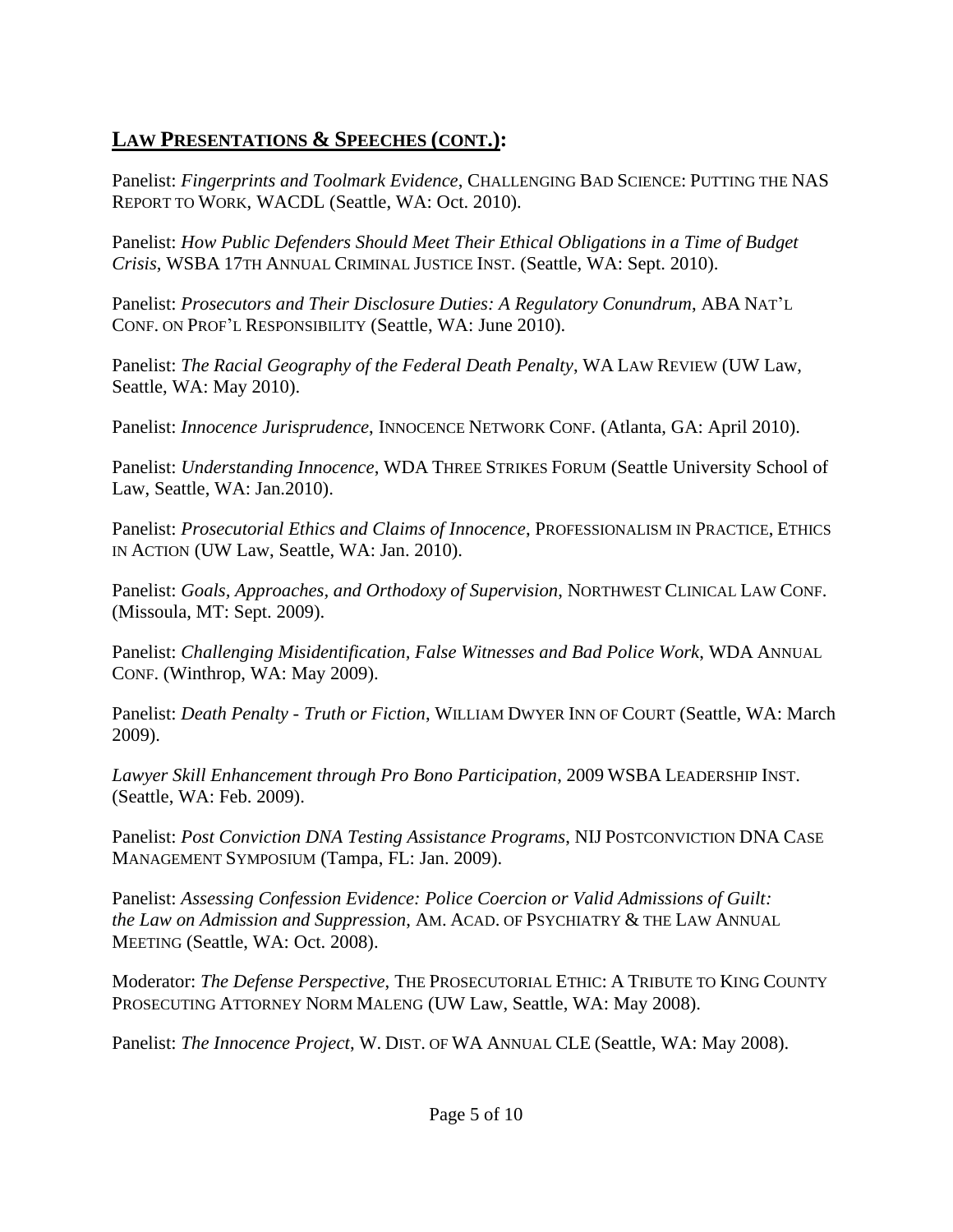*The History of the Innocence Network: Its Influences and Successes*, THE INNOCENCE PROJECT OF NEW ZEALAND CONF. (Wellington, New Zealand: Dec. 2007).

*DNA and Forensic Science in the Courtroom*, ASTAR – LANGUAGE OF THE SCIENCES REGIONAL WEST/NW BOOTCAMP (Seattle, WA: June 2007).

Conf. Co-Chair: EYEWITNESS IDENTIFICATION, WACDL (Seattle, WA: May 2007).

*Memory's Victims – The Wrongly Convicted* and *Reforming Methods of Collecting and Preserving Memory Evidence*, MEMORY ON TRIAL: THE ROLE OF MEMORY IN THE COURTROOM: A 3-DAY RESEARCH SYMPOSIUM (University of Otago, Dunedin, New Zealand: Nov. 2006).

Panelist: *Collaboration Across Law School Programs*, AALS CONF. ON CLINICAL LEGAL EDUC. (New York, NY: May 2006).

Conf. Chair: 2006 INNOCENCE NETWORK CONF. (Seattle, WA: March 2006).

*Innocence Project Models*, AK CONF. ON WRONGFUL CONVICTION (Anchorage, AK: Sept. 2005).

*Conviction of the Innocent*, UW LAW ALUMNI ASS'N (Seattle, WA: June 2005).

*The Need for Criminal Justice Reform: Lessons Learned from DNA Exonerations*, COMMUNITY GENETICS FORUM (Seattle, WA: May 2005).

Panelist: *Supervising Students*, INNOCENCE NETWORK CONF. (Washington D.C.: March 2005).

*The Role of the Social Sciences in Preventing Wrongful Convictions* (Georgetown Law, Washington D.C.: March 2005).

*Wrongful Conviction: Causes and Remedies*, UW LAW ALUMNI ASS'N (Seattle, WA: Feb. 2005).

Panelist: *Brain Fingerprinting – A New Forensic Science Tool*, 47TH WASHINGTON JUDICIAL CONF. (Spokane, WA: Sept. 2004).

Conf. Chair: INNOCENCE NETWORK CONF. (Austin, TX: April 23-25, 2004).

*The Role of Social Science in Preventing Wrongful Convictions*, 17TH INT'L SYMPOSIUM ON THE FORENSIC SCIENCES (Wellington, New Zealand: April 2004).

Moderator: Cr*iminal Justice: Technology, Access, Information and the Criminal Justice System*, TECHNOLOGY, VALUES, & THE JUSTICE SYSTEM (UW Law, Seattle, WA: Jan. 2004).

Moderator: *Innocence, Guilt and Evidence*, FEDERAL BAR ASS'N OF WESTERN WA: ANNUAL FEDERAL PRACTICE CLE (Seattle, WA: Dec. 2003).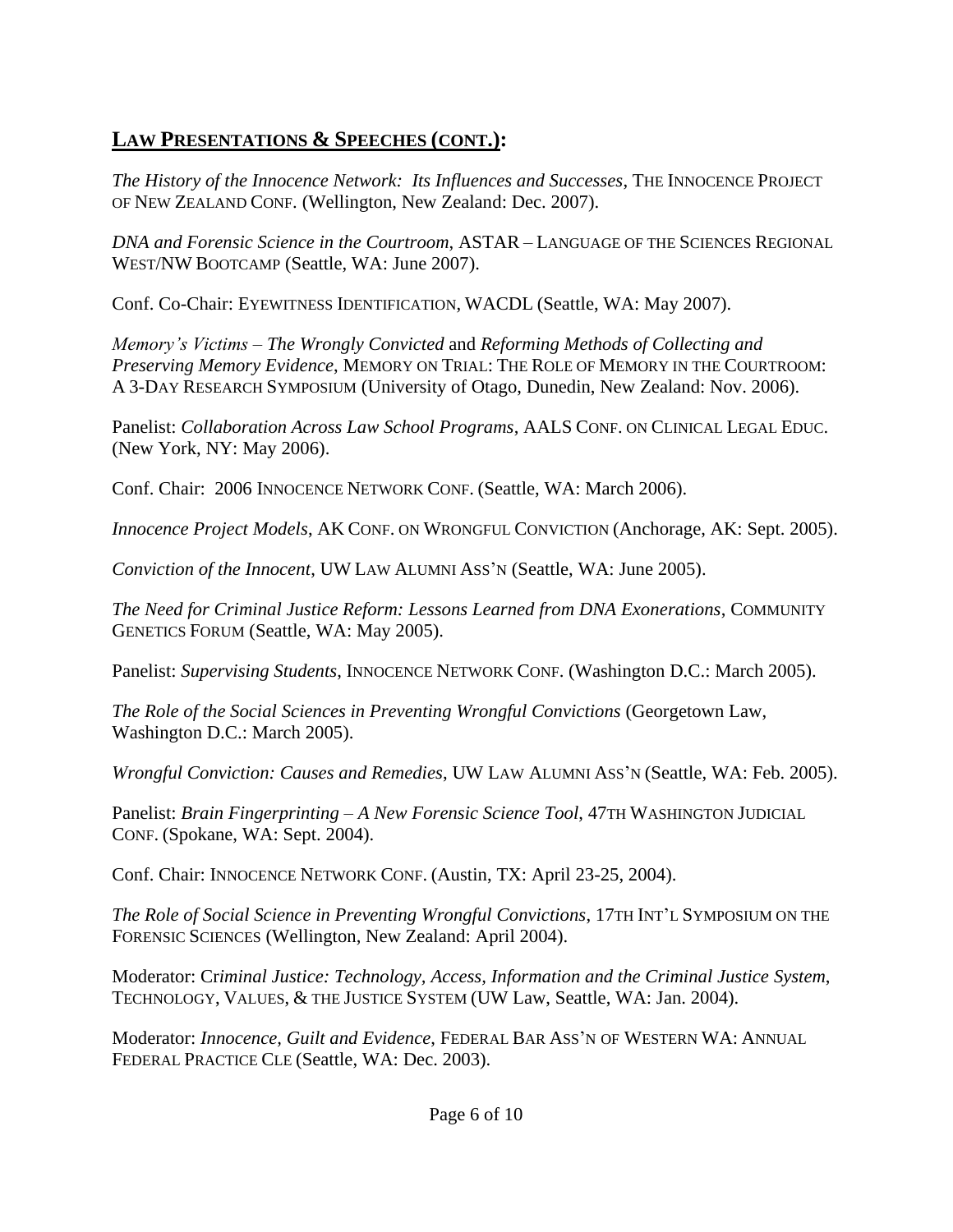Panelist: *Preventing Conviction of the Innocent*, AM. JUDICATURE SOCIETY'S WA CHAPTER ANNUAL MEETING (Seattle, WA: Oct. 2003).

Panelist: *Preventing Conviction of Innocent Persons*, 46TH WA JUDICIAL CONF. (Tacoma, WA: Sept. 2003).

*The Innocence Project: The Role of Law Libraries – Today and Tomorrow*, AMERICAN ASS'N OF LAW LIBRARIES: 96th ANNUAL MEETING (Seattle, WA: July 2003).

*The Innocence Project: The Role of Law Libraries – Today and Tomorrow*, AMERICAN ASS'N OF LAW LIBRARIES: 96th ANNUAL MEETING (Seattle, WA: July 2003).

*Ethics and Law: Perspectives of an Educator*, EYEWITNESS MEMORY FOR PEOPLE AND EVENTS (UW Law, Seattle, WA: April 2003).

Panelist: *Preventing Conviction of Innocent Persons*, 2003 APPELLATE JUDGES SPRING CONF. (Leavenworth, WA: April 2003).

*The Innocence Project – What it Means to the Washington Criminal Justice System*, WSBA: 9TH ANNUAL WA CRIMINAL JUSTICE INST. (Seattle, WA: Sept. 2002).

*Ineffective Assistance of Counsel*, WA OPD CLE (Olympia & Spokane, WA: May 2002).

*Ineffective Assistance of Counsel*, WDA ANNUAL CONF. (Ocean Shores, WA: April 2002).

Panelist, *Creative Investigation and Litigation Strategies in Innocence Cases*, NAT'L INNOCENCE PROJECT CONF. (San Diego: CA, Jan. 2002).

*Criminal Law and Ethics: The Changing Relationship Between Prosecutors, Defense Counsel and Defendants*, 9TH ANNUAL PROF'L RESPONSIBILITY INST. (UW Law, Seattle, WA: Dec. 2001).

*Justice – A Cautionary Tale*, LAW CONF. 2001 (Christchurch, New Zealand: Oct. 2001).

*Lessons Learned from Wrongful Convictions* (Wellington, New Zealand, Oct. 2001).

Conf. Chair, INNOCENCE FOUND: WENATCHEE & BEYOND (UW Law, Seattle, WA: April 2000).

Panelist, *What We Can Learn From the Wenatchee Cases About Appropriate Investigation, Prosecution & Defense*, WSBA 6TH ANNUAL CRIMINAL JUSTICE INST. (Seattle, WA: Sept.1999).

*Legal Ethics and Criminal Law: The Year in Review*, 6TH ANNUAL PROF'L RESPONSIBILITY INST. (UW Law, Seattle, WA: Dec.1998).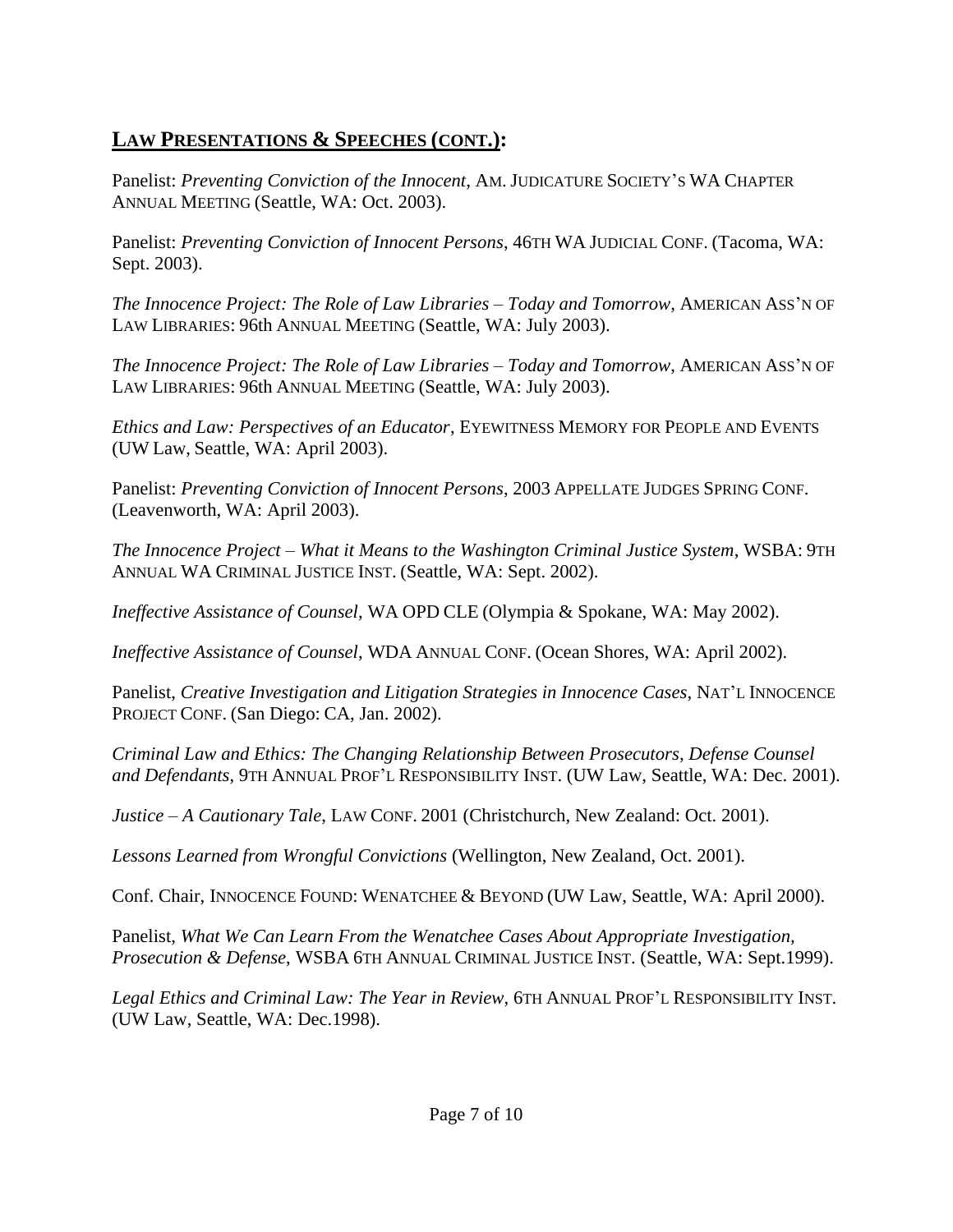Panelist, *The Innocence Network: Planning & Establishing a Network of Law Schools with Innocence Curricula*, THE NAT'L CONF. ON WRONGFUL CONVICTIONS AND THE DEATH PENALTY (Northwestern School of Law, Chicago, IL: Nov. 1998).

Conf. Co-Chair, DUI DEFENSE PROGRAM (UW Law, Seattle, WA, Aug. 1995).

*Voir Dire*, TRYING A DWI (UW Law, Seattle, WA: March 1993).

*Plea Bargaining,* MISDEMEANOR PRACTICE IN WA (UW Law, Seattle, WA: April 1992).

*Overview of the Law*, DEFENDING DWIS (UW Law, Seattle, WA: April 1991).

#### **COMMUNITY PRESENTATIONS:**

*Innocence Project Northwest*, MARYSVILLE ROTARY CLUB (Marysville, WA: Sept. 2018).

*Presidential Power in Criminal Justice*, WOMEN'S UNIVERSITY CLUB (Seattle, WA: March 2018).

Keynote: *Forensic Science and Wrongful Convictions: Lessons Learned from DNA Exonerations,* PACIFIC NW INT'L ASS'N FOR IDENTIFICATION CONF. (Tulalip, WA: June 2016).

*Innocence Project Northwest: Its History, Successes & Challenges*, OSHER LIFELONG LEARNING INSTITUTE AT THE UW (Redmond, WA: Jan. 2015).

*The Innocence Project Northwest*, PEOPLE WITH CONVICTIONS (UW, Seattle, WA: April 2012).

Panelist: *Wrongful Conviction in Washington State* (UW-Tacoma, Tacoma, WA: Jan. 2012).

*Innocence Project Northwest Clinic*, 2011 WALI CONF. (Seattle, WA: Nov. 2011).

*Justice for Washington's Wrongly Convicted?: The IPNW's Exonerations and Efforts to Enact a Compensation Statute*, SHAPING OUR WORLD: ONE STRUGGLE AT A TIME (Shoreline Community College, Shoreline, WA: May 2011).

*Swirls and Whorls*, KING COUNTY SHERIFF LATENT PRINT EXAMINER MTG (Seattle, WA: Dec. 2010).

*Innocence Project Northwest*, WSP DNA FUNCTIONAL AREA MTG (Seattle, WA: Nov. 2010).

*The Innocence Network: Its Influences and Successes*, UW LAW ALUMNI EVENT (Olympia, WA: April 2008).

*The Innocence Network: Its Influences and Successes*, ROBERT A. HARVIE SOCIAL JUSTICE LECTURE SERIES (St. Martin's University, Olympia, WA: April 2008).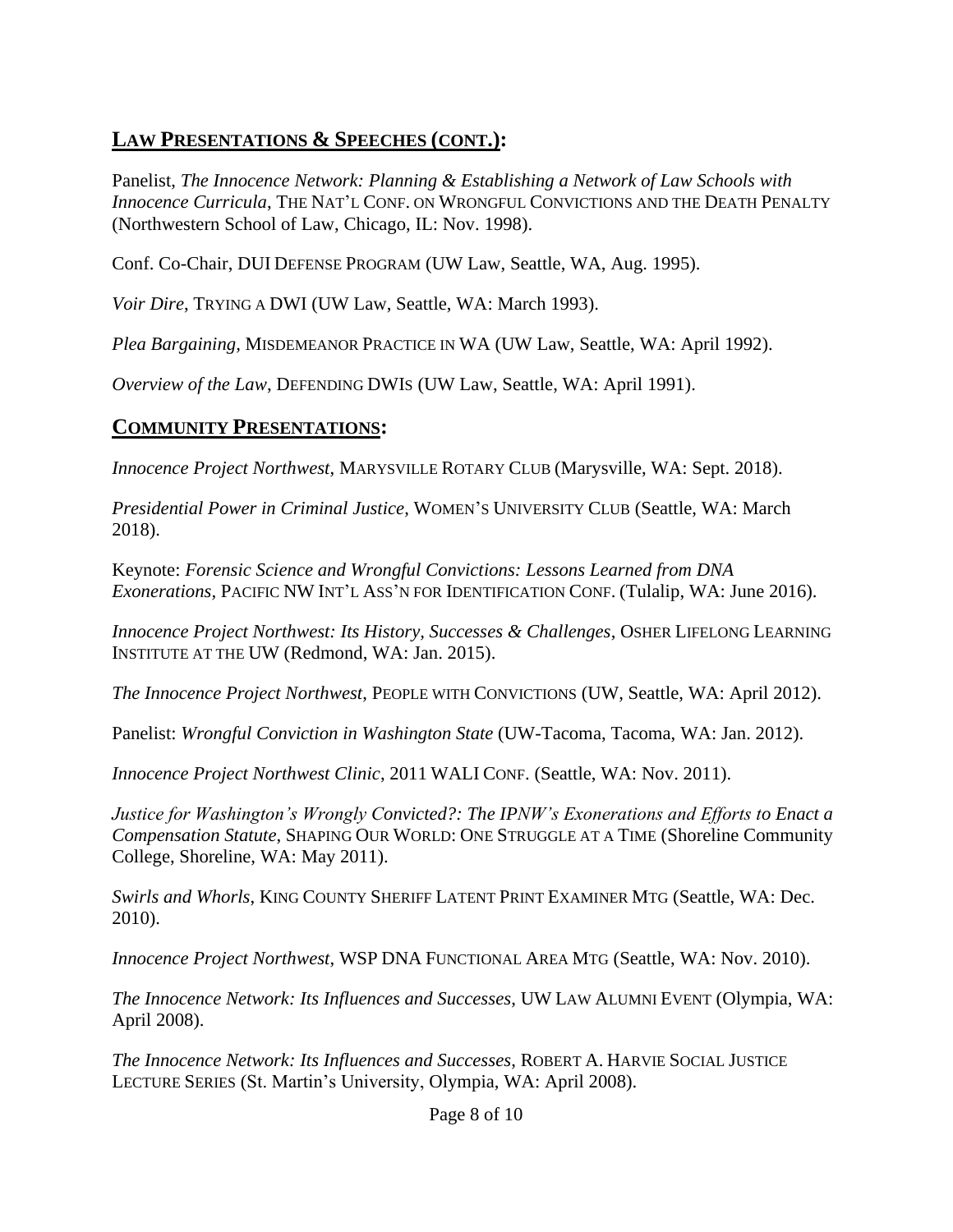### **COMMUNITY PRESENTATIONS (CONT.):**

*The Need for Criminal Justice Reform: Lessons Learned from DNA Exonerations* (Edmonds Community College, Edmonds, WA: Feb. 2006).

*Innocence Project Northwest*, SEATTLE POLICE DEP'T (Seattle, WA: Feb. 2003).

*Innocence Project Northwest*, KING COUNTY POLICE CHIEFS (Burien, WA: Feb.2003).

*Innocence Project Northwest*, SEATTLE KIWANIS CLUB (Seattle, WA:Jan.28, 2003).

*Lessons Learned from Wrongful Convictions*, SHORELINE ROTARY (Shoreline, WA: July 2002).

*Lessons Learned from Wrongful Convictions*, UW LAW ALUMNI REUNION WEEKEND (Seattle, WA: Aug. 2000).

*Innocence Project Northwest*, UW LAW STAFF COLLOQUIUM (Seattle, WA: June 1998).

# **INVITED TESTIMONY:**

WASHINGTON STATE HOUSE, Bill 2122 (wrongful compensation statute), Feb. 20, 2007.

WASHINGTON STATE HOUSE, Bill 3254 (wrongful compensation statute), Feb. 9, 2006.

WASHINGTON STATE HOUSE, Bill 1014 (post-conviction DNA testing), Jan. 21, 2005.

WASHINGTON STATE HOUSE, Bill 2813 (videotaping interrogations), Jan. 29, 2004.

WASHINGTON STATE SENATE, Bill 6447 (post-conviction DNA testing). Jan. 28, 2004.

WASHINGTON STATE HOUSE, Bill 2813 (videotaping interrogations), Dec. 5, 2003.

WASHINGTON STATE CLEMENCY AND PARDON BOARD, Nov. 7, 2003.

ABA STANDING COMM. ON LEGAL AID AND INDIGENT DEFENDANTS, Are We Keeping the Promise? A Hearing on the Right to Counsel 40 Years after *Gideon v. Wainwright*, Feb. 7, 2003.

WASHINGTON STATE SENATE, Bill 5001 (felony murder rule), Jan. 23, 2003.

WASHINGTON STATE HOUSE, Bill 2704 (right to a speedy trial), Feb. 5, 2002.